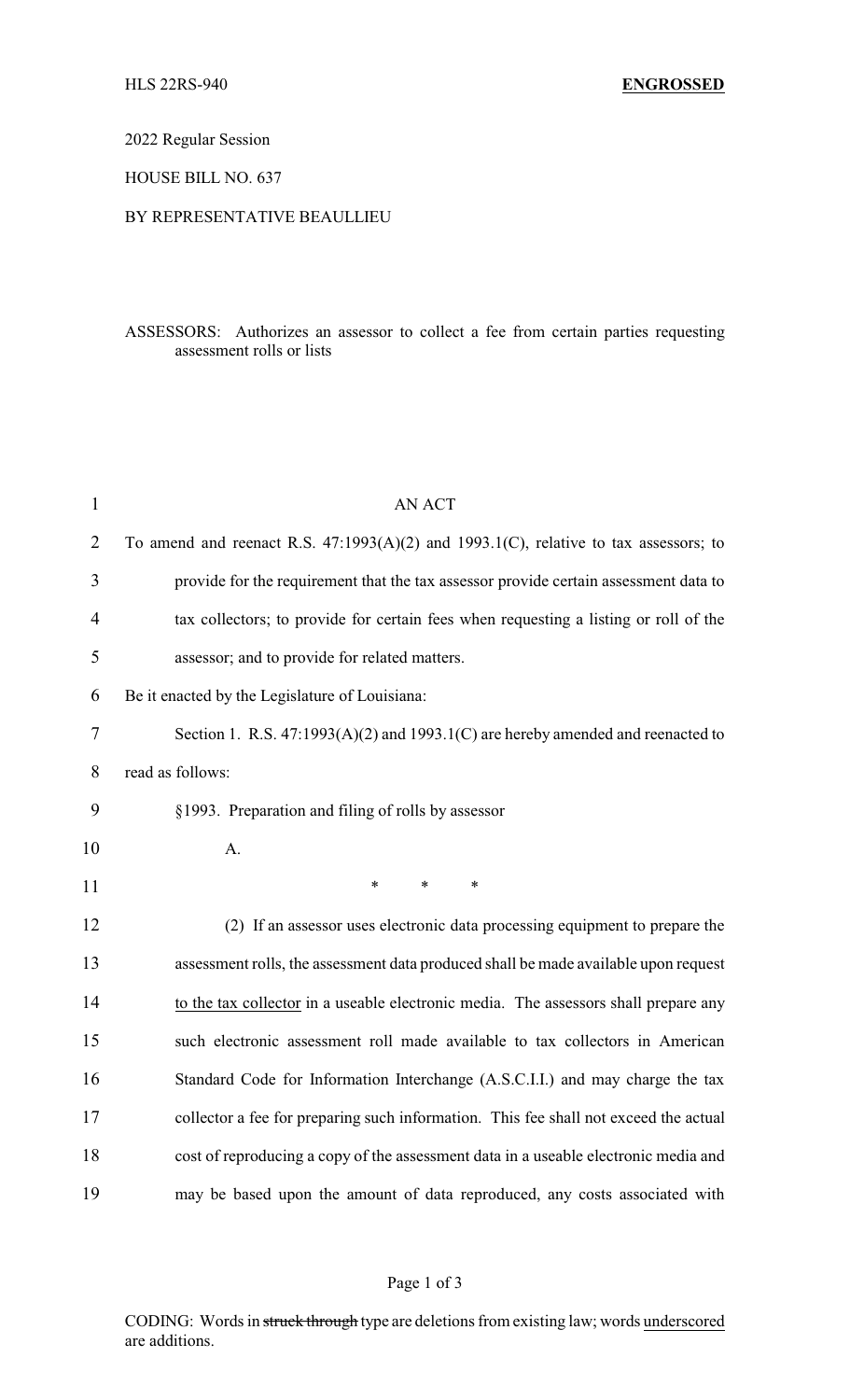| $\mathbf{1}$   | converting to A.S.C.I.I., the amount of time required to reproduce the data, and any  |
|----------------|---------------------------------------------------------------------------------------|
| $\overline{2}$ | office supplies utilized in compiling and reproducing the data.                       |
| 3              | *<br>$\ast$                                                                           |
| 4              | §1993.1. Additional duties of assessors; deposit of funds; reimbursement of costs     |
| 5              | by municipalities                                                                     |
| 6              | *<br>$\ast$<br>∗                                                                      |
| 7              | $C(1)$ If any municipality or private party requests a listing or roll of the         |
| 8              | assessor, the assessor shall be entitled to demand and receive from such municipality |
| 9              | reimbursement to the assessor's salary and expense fund in the following amounts:     |
| 10             | (a) For a municipality requesting a listing or the assessment roll maintained         |
| 11             | by the assessor, the municipality shall be charged an amount not to exceed one dollar |
| 12             | per listing for the first five thousand listings.                                     |
| 13             | (b) For a private party requesting a listing or the assessment roll maintained        |
| 14             | by the assessor, the private party shall be charged an amount not to exceed two       |
| 15             | dollars per listing for the first five thousand listings.                             |
| 16             | (c) For each listing greater than five thousand, there shall be an additional         |
| 17             | reimbursement not to exceed fifty cents per listing for municipalities and an         |
| 18             | additional reimbursement not to exceed one dollar per listing for private parties.    |
| 19             | (2) However, in each parish the assessor may be entitled to a reimbursement           |
| 20             | to the assessor's salary and expense fund, in an amount to be determined by the       |
| 21             | assessor but in no case to exceed the provisions of this Subsection.                  |
|                |                                                                                       |

## DIGEST

The digest printed below was prepared by House Legislative Services. It constitutes no part of the legislative instrument. The keyword, one-liner, abstract, and digest do not constitute part of the law or proof or indicia of legislative intent. [R.S. 1:13(B) and 24:177(E)]

| HB 637 Engrossed | 2022 Regular Session | Beaullieu |
|------------------|----------------------|-----------|
|                  |                      |           |

**Abstract:** Specifies that an assessor is only required to produce assessment data in usable electronic media to the tax assessor and provides for certain fees for copies of listings or assessment rolls.

Present law provides that if an assessor uses electronic data processing equipment to prepare the assessment rolls, the assessment data shall be made available upon request in a useable electronic media. Further provides that the assessor may charge the tax collector a fee for